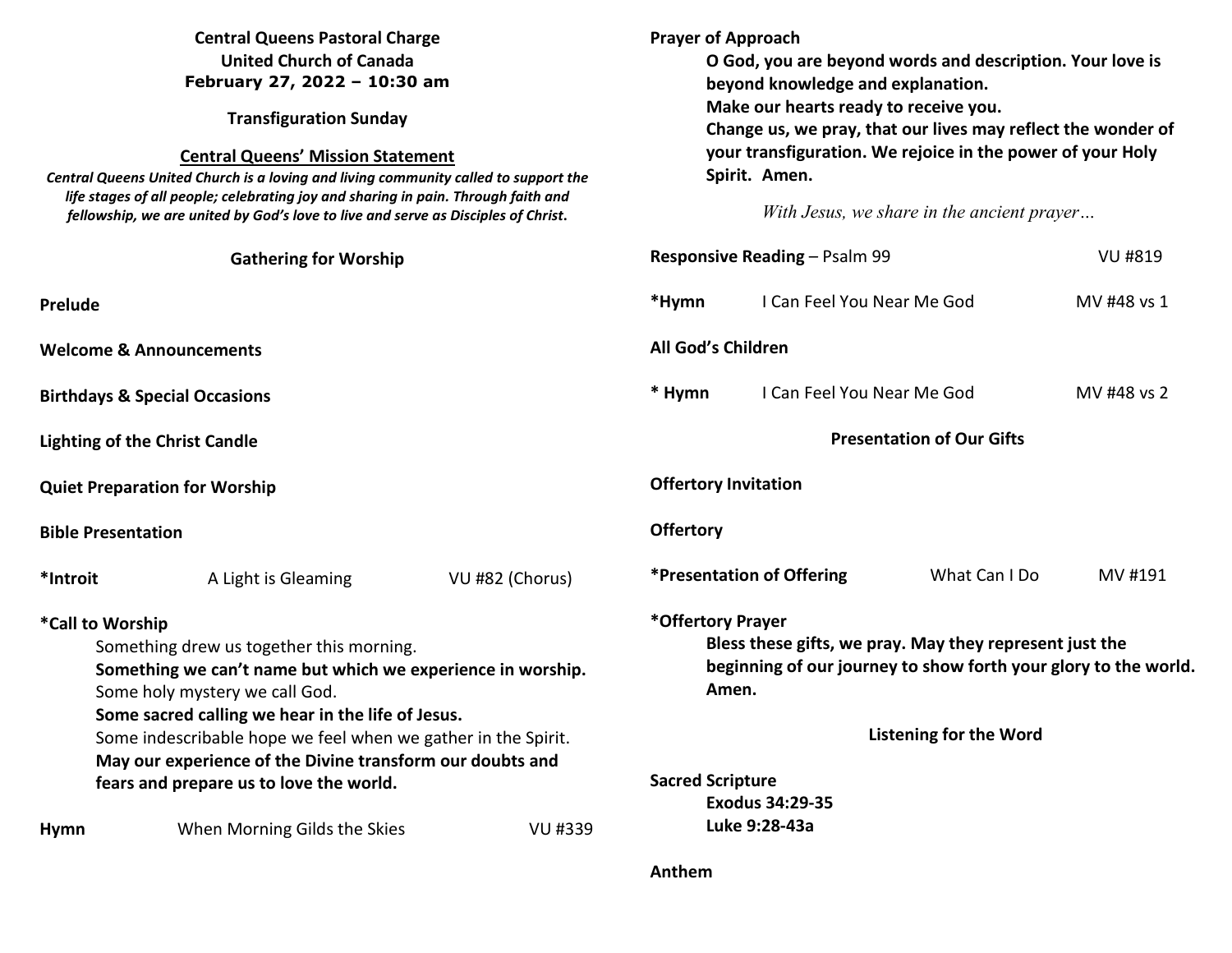**Reflective Music Selection** 

**Prayers of Thanksgiving and Intercession** 

**Responding to the Word** 

| *Hymn | Christ Has No Body Now but Yours | MV #171 |
|-------|----------------------------------|---------|
|-------|----------------------------------|---------|

**\*Benediction** 

\***Choral Benediction** Behold, Behold, I Make All Things New MV #115

## **Postlude**

 **\*** Please stand as you are able

| <b>Ministers</b>    | All of us                     |  |  |
|---------------------|-------------------------------|--|--|
| <b>Clergy</b>       | <b>Rev Greg Davis</b>         |  |  |
| <b>Office Hours</b> | Tuesday, Wednesday & Thursday |  |  |
|                     | $9 am - 12 pm$                |  |  |
| Office Phone        | 902-964-2291                  |  |  |
| Email               | minister@cquc.ca              |  |  |
|                     | 175. . L. N.                  |  |  |

**Ministry of Music Kirk Neville**Website <u>https://cquc.ca/index.htm</u> Phone 902-786-9222 Email nevillejk@hotmail.com

## **Church Office**

| Office Hours | Wednesday & Thursday |
|--------------|----------------------|
|              | $9$ am $-12$ pm      |
| Phone        | 902-964-2221         |
| Email        | office@cquc.ca       |
|              |                      |

**A Warm Welcome to All** – We are delighted you've joined us. May God's word today strengthen your faith, inspire curiosity and learning, and motivate your service of others. All are welcome.

**Today's Bulletins** are placed in loving memory of Leith Andrews. Lovingly remembered by Ann, Kevin, Kellie and Korby Andrews and families.

## **Life and Work of Our Church**

**Greg's Office Hours:** Tuesday, Wednesday and Thursday from 9 am – 12 pm. If anyone is in the hospital or would like a visit from Greg, please call him at 902-964-2291. If you wish to meet with Greg outside the scheduled hours, please call 902-964-2291 or email minister@cquc.ca for an appointment.

**In-Church Services:** Registration and masks are **required**. To register, please call 902-964-2221 or email office@cquc.ca. If you are registering **after Thursday morning**, please text or call Velda at 902-940-7674. Thank you.

**Election of Elders** – Due to the stormy weather last week resulting in inchurch services being cancelled, Election of Elders will be from today, February 27<sup>th</sup> – Sunday, March 13<sup>th</sup>. Be sure to pick up your ballot and deposit it in the silver box in the foyer. Thank you.

**E-Transfers** – Central Queens United Church is set up to accept E-Transfers. If you wish to give your offerings through E-Transfer, please send via email to veldabertram@gmail.com.

**Official Board Meeting** will be held on Thursday, March 17<sup>th</sup>, at 7 pm.

**FundScrip** – The next order date will be Sunday, March  $6<sup>th</sup>$ . You can reach Janet Howes by email (jhowes1969@gmail.com) or by phone or text (902-393-1527). E-transfers accepted. February's promotion is Swiss Chalet / Montana's 7%. Also, Home Hardware has increased to 3.5% going forward.

**Sunday Worship Cancellations** – In the event of inclement weather, an announcement will be made by radio on Ocean 100 by 9 am. It will also be posted on our website and Facebook page.

**Weekly Bulletins** can be sponsored by you in celebration or remembrance of a loved one. There is a signup sheet on the table at the back of the sanctuary. Cost is \$20.00.